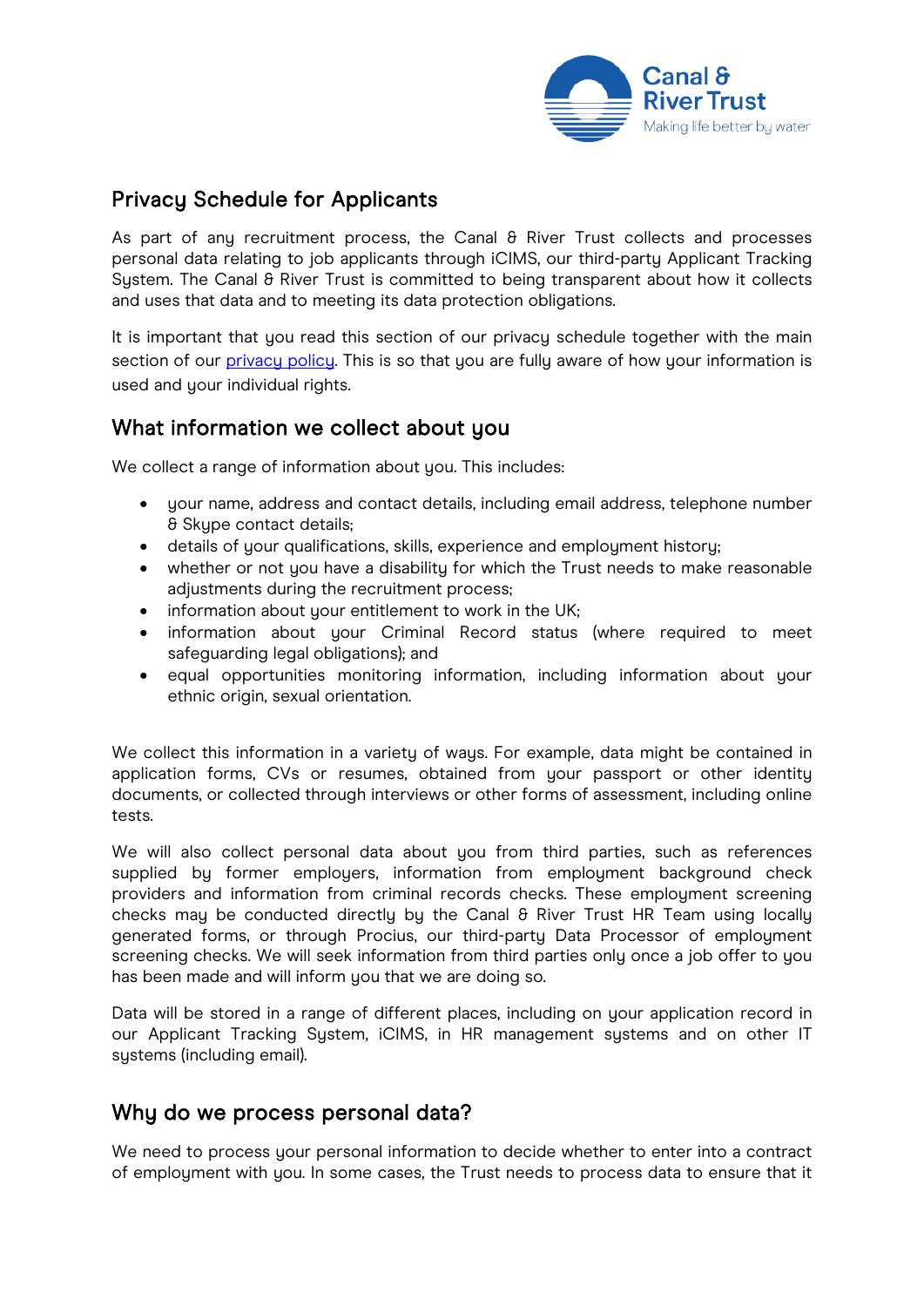is complying with its legal obligations. For example, it is required to check a successful applicant's eligibility to work in the UK before employment starts.

The Trust processes health information to assess applicants' ability to perform the role applied for and if it needs to make reasonable adjustments to the recruitment process for candidates who have a disability. This is to carry out its obligations under the Equality Act 2010 and exercise specific rights in relation to employment. We also collect health information for the same purposes once a job offer has been made and accepted, referred to as our New Starter Medical. All medical data collected is retained by our medical heath professional service provider Medigold and may be shared with us under the terms of our employee privacy schedule.

Where the Trust processes other special categories of data, such as information about ethnic origin and sexual orientation, this is for equal opportunities monitoring purposes and applicants are not required to complete this information.

For some roles, the Trust is obliged to seek information about criminal convictions and offences. Where the Trust seeks this information, it does so because it is necessary for it to carry out its legal obligations and exercise specific rights in relation to employment.

If your application is unsuccessful, the Trust will keep your personal data on file in case there are future employment opportunities for which you may be suited. The Trust will ask for your consent before it keeps your data for this purpose, and you are free to withdraw your consent at any time.

#### Who has access to data?

Your information will be shared internally for the purposes of the recruitment exercise. This includes members of the HR and recruitment team, interviewers involved in the recruitment process, managers in the business area with a vacancy and IT staff, our Applicant Tracking Sustem provider & it's IT staff, if access to the data is necessary for the performance of their roles.

The Trust will not share your data with third parties unless your application for employment is successful and it makes you an offer of employment. The Trust will then share your data with former employers to obtain references for you, our occupational health provider for New Starter Medicals to be conducted, employment background check providers to obtain necessary background checks and the Disclosure and Barring Service to obtain necessary criminal records checks.

### How does the Trust protect data?

The Trust takes the securitu of your data seriously. It has internal policies and controls in place to ensure that your data is not lost, accidentally destroyed, misused or disclosed, and is not accessed except by our employees in the proper performance of their duties.

# For how long does the Trust keep data?

If your application for employment is unsuccessful, the Trust will hold your data on file in relation to the vacancy you applied for, for no more than 1 month after the end of the relevant recruitment process. If you agree to allow the Trust to keep your personal data on file, the Trust will hold your